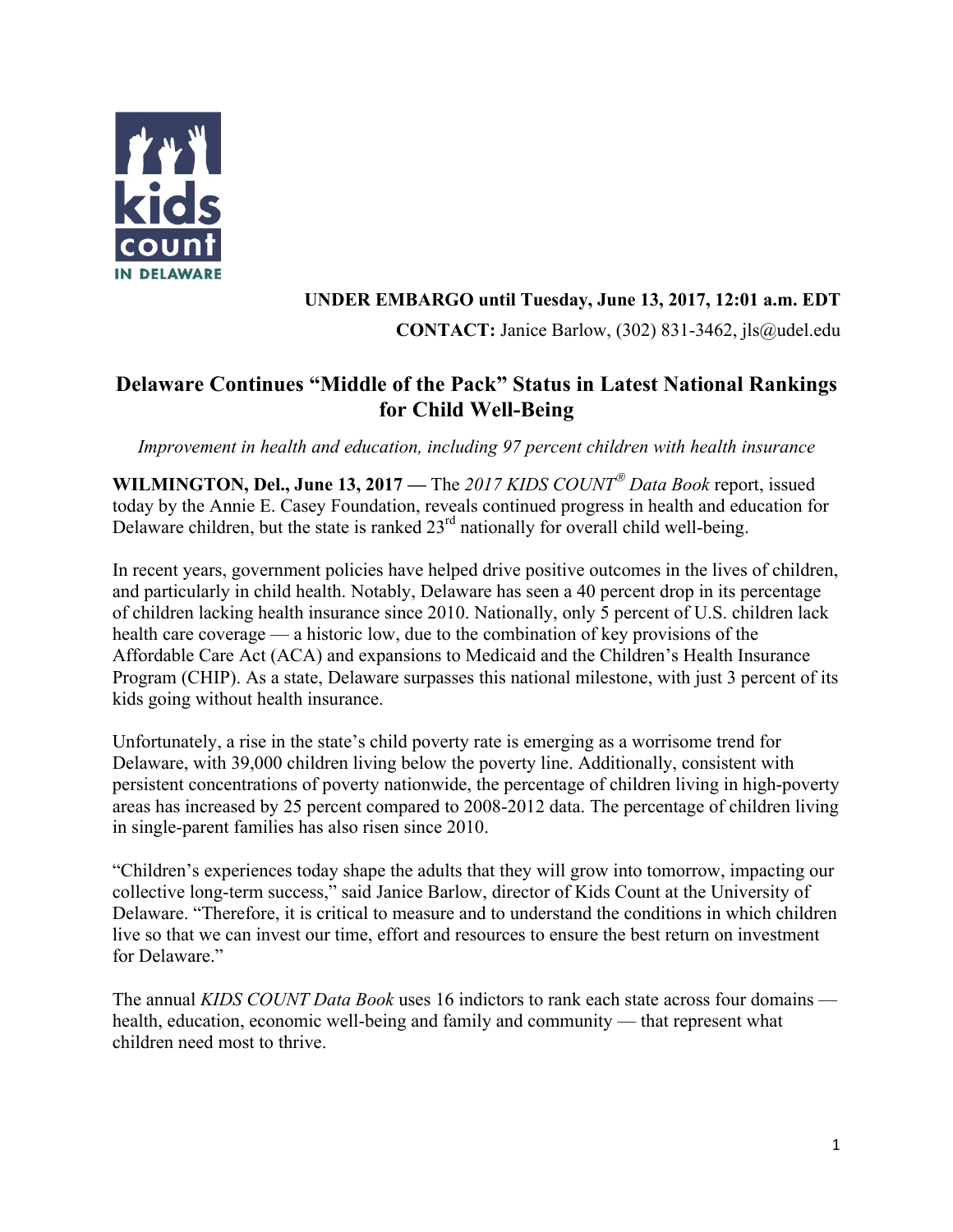Compared to last year's *Data Book*, Delaware moved up four spots in health and now ranks 14<sup>th</sup> in the nation. However, it slipped 11 spots in child economic well-being, down to  $29<sup>th</sup>$ . The state is also ranked  $23<sup>rd</sup>$  in education and  $26<sup>th</sup>$  in family and community.

In the *Data Book*, the Annie E. Casey Foundation offers a number of recommendations for how policy makers can ensure all children can reach their full potential.

- **HEALTH- Maintain health care programs.** Reaching 95 percent of all U.S. children with health insurance is a tremendous achievement that should not be jeopardized. Provide continued investments at the federal and state levels. Remove systemic barriers that prevent families from enrolling their children in health coverage programs.
- **EDUCATION- Invest in early childhood education programs.** Science has taught us that the first few years of development can position a child for success in school and life. Supporting early childhood education opportunities at the local, state and federal levels enables children to reach critical milestones that lead to lifetime success.
- **ECONOMIC- Expand programs that create economic stability for families.** The EITC, at the federal level and in many states, has become a cornerstone in helping low-income families meet basic needs. Offering tax breaks for child care can help working parents better balance their financial responsibilities.

### **Release Information**

The *2017 KIDS COUNT Data Book* will be available June 13 at 12:01 a.m. EDT at www.aecf.org. Additional information is available at www.aecf.org/databook, which also contains the most recent national, state and local data on hundreds of indicators of child wellbeing. Journalists interested in creating maps, graphs and rankings in stories about the *Data Book* can use the KIDS COUNT Data Center at datacenter.kidscount.org.

###

### **About KIDS COUNT in Delaware**

KIDS COUNT in Delaware is a collaborative effort of over forty organizations and is housed within the Center for Community Research and Service at the University of Delaware. By providing policymakers and citizens with benchmarks of child well-being, KIDS COUNT in Delaware seeks to enrich local and state discussion concerning ways to secure better lives for all of Delaware's children. Please visit our website www.dekidscount.org to learn more about our important work. Follow KIDS COUNT in Delaware and this issue on Twitter @dekidscount and on Facebook at http://www.facebook.com/dekidscount.

### **About the Annie E. Casey Foundation**

The Annie E. Casey Foundation creates a brighter future for the nation's children by developing solutions to strengthen families, build paths to economic opportunity and transform struggling